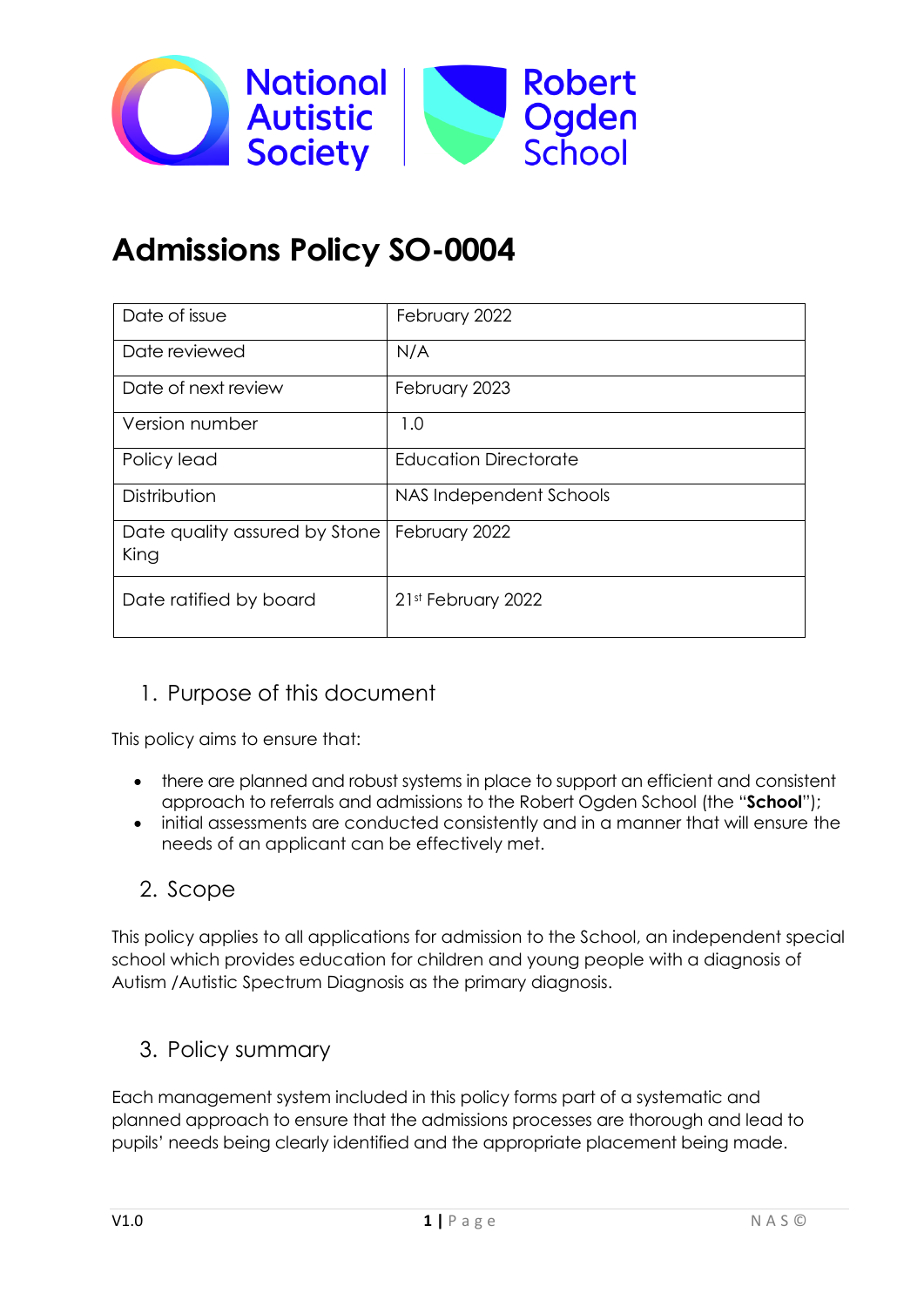

The following sections of this policy document set out broad statements and procedures for each element covered within this policy.

# 4. Operational delivery

### **Referrals**

As the School caters solely for children with Autism / Autistic spectrum diagnosis (ASD), we welcome applications from children with a diagnosis of Autism / Autistic Spectrum Diagnosis as the primary diagnosis. It is our expectation that children will have an Education, Health and Care Plan (EHCP) which names the School, in order to secure a placement.

We wish for parents to be supportive of a placement at the School, and for parents and the placing authority to therefore agree to the School being the proposed named provider in their child's EHCP. Where the School is named on the child's EHCP the placing local authority will be liable for the school's fees and should have appropriate funding in place for the placement.

Applications for admission to the School are not restricted to September only; we accept referrals at any point in the academic year.

#### **Admissions Procedure**

- 1. Parents/carers who wish to consider a day placement at the School for their child can visit the School in advance of requesting the School on their child's EHCP. Visits are subject to resources being available and the school may request to see existing paperwork such as the current/draft EHCP first prior to organising a visit. Please be aware that if you have been requested to look for suitable schools yourself by your local authority this can be in breach of the law and a complaint can be made to the Ombudsman for Local Government and Social Care https://www.lgo.org.uk/
- 2. We encourage all prospective parents to engage in a dialogue with their LA early on if considering a placement at the School. All referrals should be made directly to the School from LA's. Parents/Carers who express an interest in a place at one of schools will be referred to their relevant placing LA if they have not already been in dialogue.
- 3. All referrals from the placing LA, where the School is proposed to be named on the child's EHCP, are logged on the School's system.
- 4. The placing LA will send information about the prospective pupil to the School. The School will review the pupil's papers, current/draft EHCP and supporting documentation and determine the position regarding the proposed placement. The School must be satisfied that we are suitable to the child and their needs,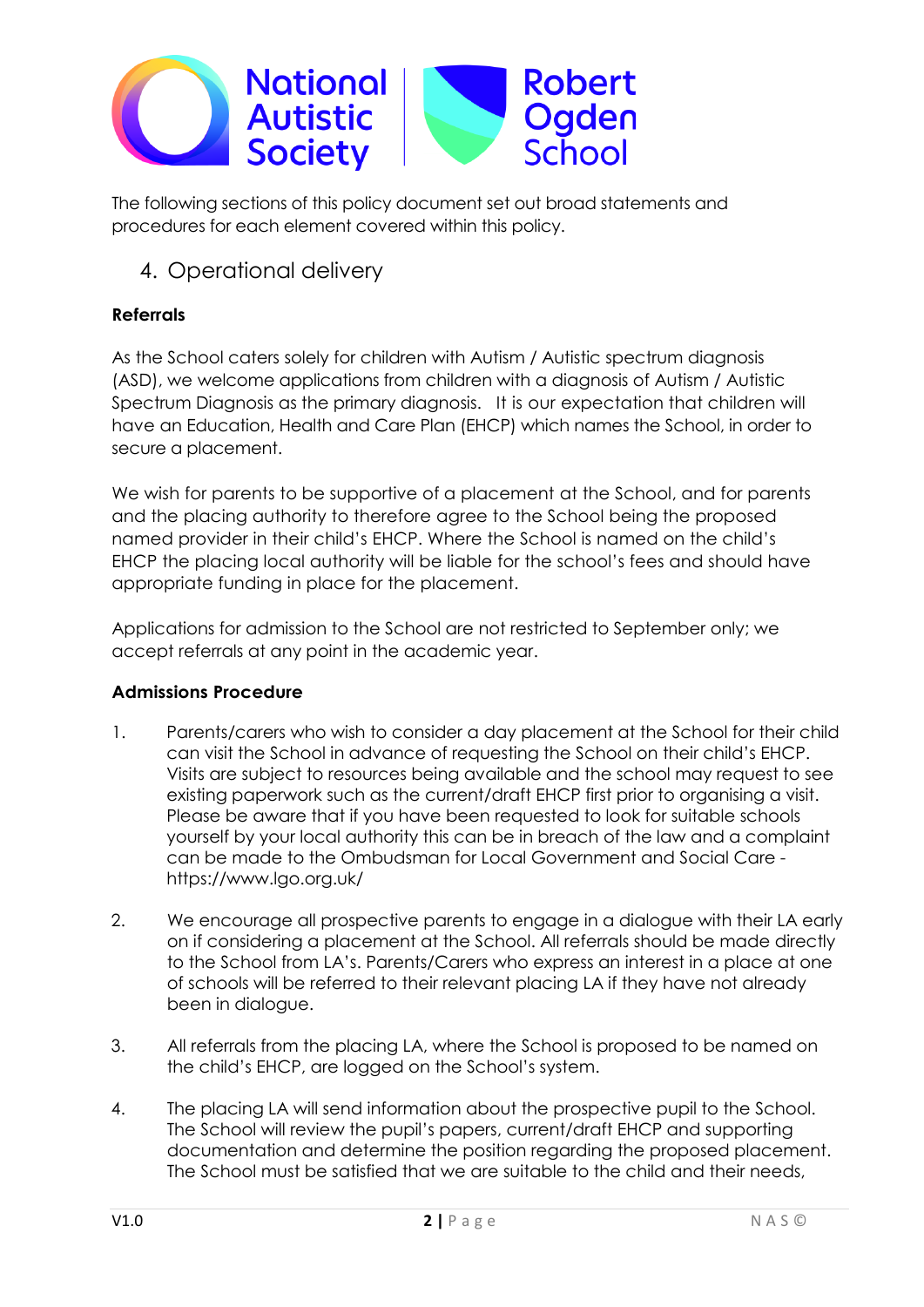

bearing in mind the School's specialism and after taking account of the School's obligations under the Equality Act 2010.

- 5. In order to make a decision on suitability the school will meet with the pupil, their parents and members of the team at their current placement in order to collect detailed information on the child. Where additional information is required in order to reach a decision on admission, further information may be sought from the parents/carers, the LA or other professionals involved in the child's life to assist the School in reaching an informed view. This may also include, for example, visit(s) to the child's current school or a visit in the home setting.
- 6. If the decision is to make an offer of placement, the placing LA will be sent an offer letter of placement which will include a draft Individual Placement Agreement (IPA). Upon formal acceptance of this offer, the placing LA can name the School on the child's EHCP and discuss and agree a start date with the school if one has not already been made in the offer letter of placement.
- 7. It is essential that admissions are properly planned and where the School is named on an EHCP, allow for a smooth transition from the previous educational establishment or provision. As such, the School will send out an admissions pack, which will include, for example, information about the School for both parents and pupil (such as daily routines and expectations) and pre-admission questionnaires. This will be provided in a suitable format for the pupil and personal guidance and support can be provided as appropriate. The parents / carers and, if appropriate, the pupil will be invited to an admission meeting. The admissions meeting will involve members of the Transdisciplinary team and will typically consist of clinical and educational staff. This meeting with parents / carers will obtain up to date information, including but not exclusive to the following areas:
	- previous placement experiences / previous provision perceptions;
	- communication needs;
	- behaviours and attitudes of the pupil;
	- academic ability based on previous provision's assessment and our own if deemed useful by the School;
	- life skills / self-help skills;
	- religious and cultural needs; and
	- parents' aspirations for the future.
- 8. Transition plans will be made with the LA, the current school placement (if they are in school) and the parent/carer.
- 9. Prior to admission, the school will ensure that it has the following up to date information:
	- a) communication profile and / or previous communication reports;
	- b) whether the pupil is looked after and if so the name of the contact person and key personnel in the placing authority;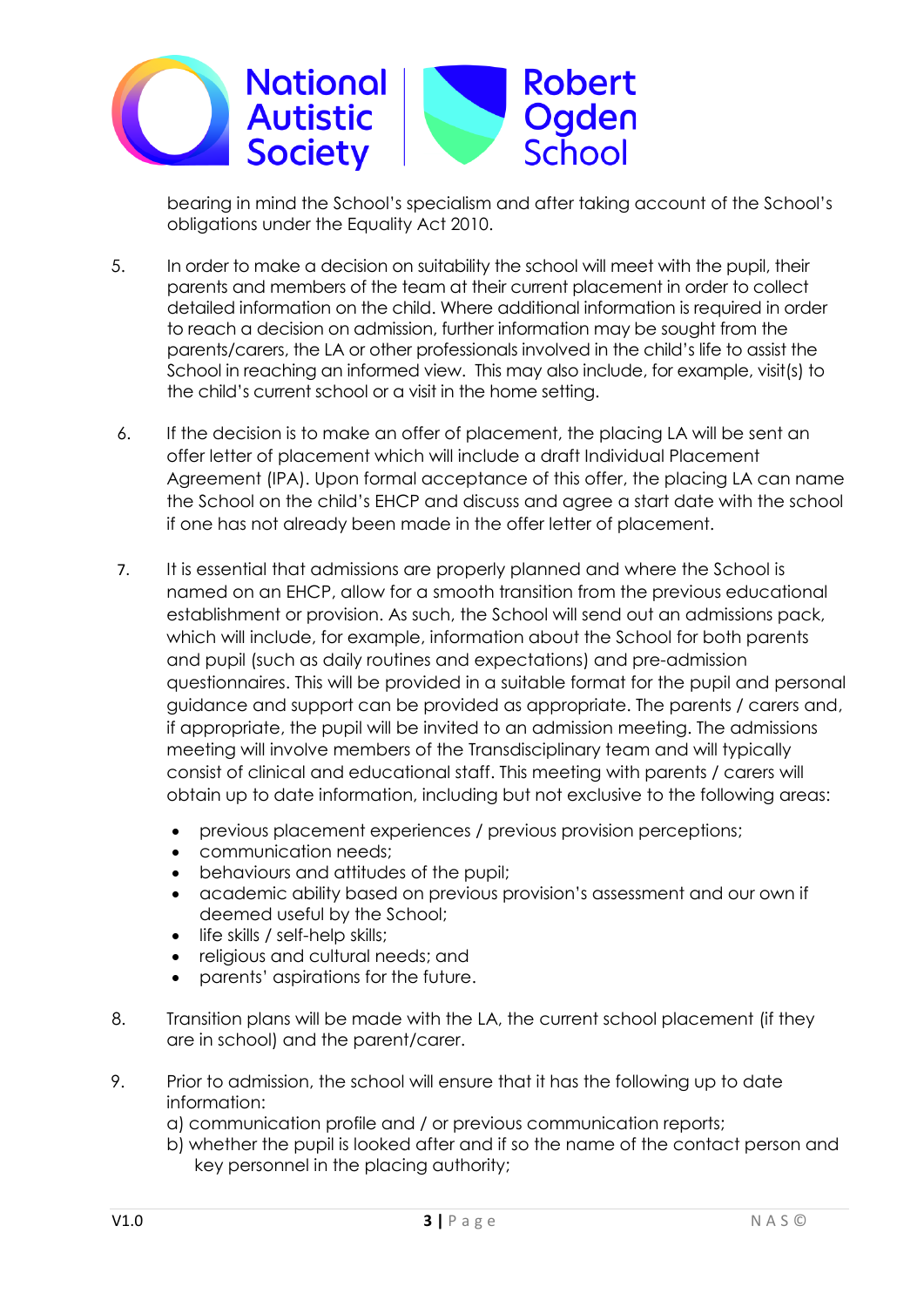

- c) name and contact details of the pupil's parents or guardians;
- d) Final EHCP;
- e) current care, health, educational plans or relevant personal needs if available; and
- f) details of any matter which makes the pupil particularly vulnerable or a danger to themselves and/or others.
- 10. Where parents/carers are considering complementary or supplementary treatments this should be discussed with the School in advance of the pupil's start date. (See the NAS Supplementary Treatments Guidance policy – SO-0175.)
- 11. A baseline assessment will commence as soon as a pupil starts School, which forms part of the pre-admissions documentation that the School receives from the pupils' predecessor placement (where applicable.)

Please note the NAS reserves the right to recoup reasonable costs incurred for travel and assessment. All decisions relating to the proposed placement of any individual are kept confidential and processed in accordance with NAS' data protection obligations. There will be open communication with the parents/carers concerned, which acknowledges and respects the needs of each user.

The parents/carers or LA not the School are responsible for making transport arrangements for their child and will inform the School accordingly.

#### **Emergency admissions**

These are extremely rare and will only take place following consultation with the Director of Education and Children's Services.

Where a child is admitted following an emergency review, a review meeting is initiated as soon as possible and usually within four weeks after admission to review the placement.

#### **Admissions Panel**

The admissions panel is only used in specific cases where the school would like to seek further advice. The role of the admissions panel includes:

- providing advice and support to the School, following a referral from a placing LA for a young person who would like a placement at the School;
- ensuring that at least two members of the admissions panel are available to take part in the formal consultation process; and
- holding a panel review of a placement (i.e. once a child has joined the School). This may be in order to support the school's own baseline meeting at 12 weeks so may take place prior to this.

Members of the admissions panel may include: